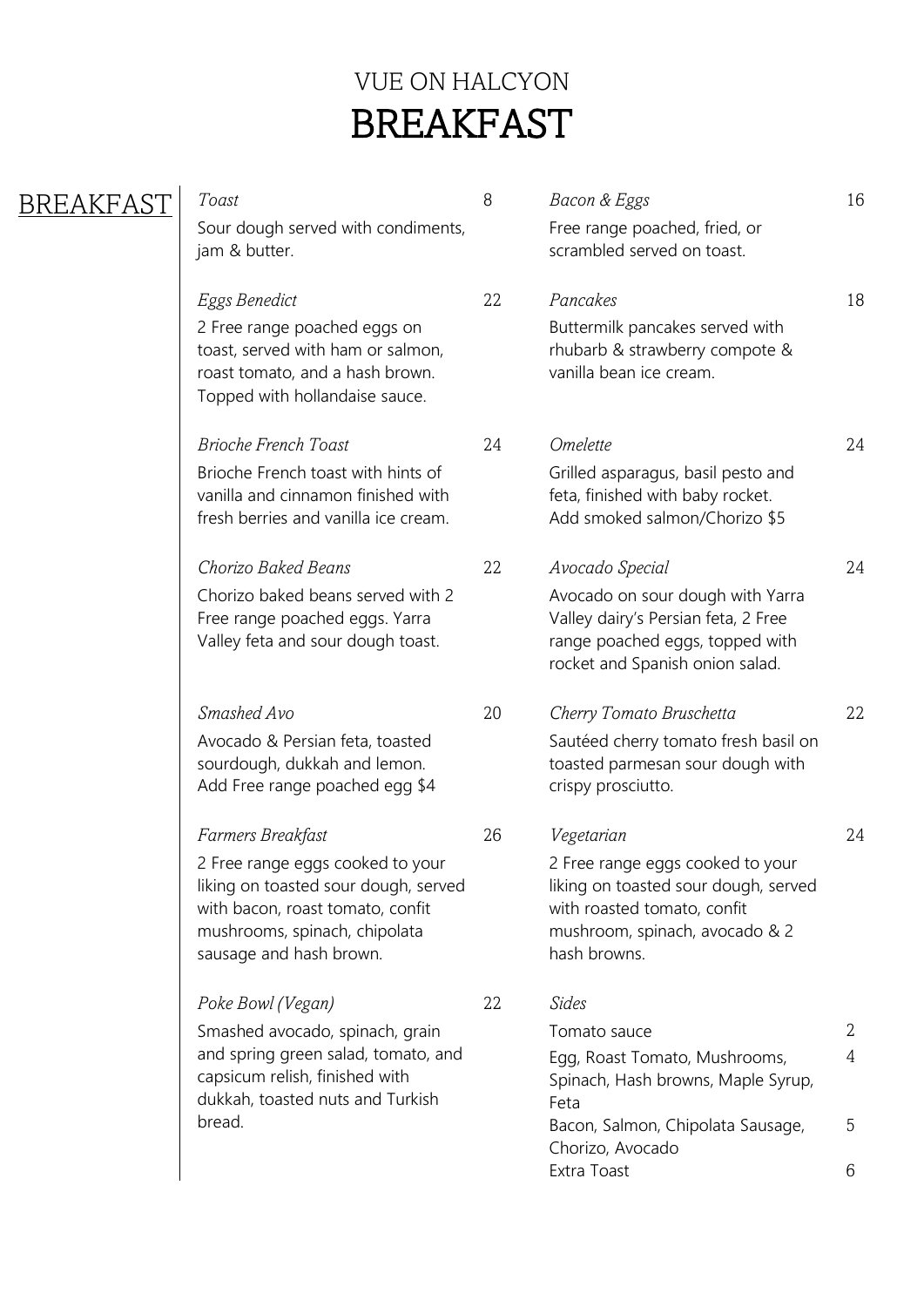# VUE ON HALCYON DRINKS

| Hot<br>Cappuccino, Latte, Flat white, Espresso, Long Black<br>Hot Chocolate<br>Chai<br>Tea - English Breakfast, Earl Grey, Green, Peppermint | 4 4.5<br>4.5<br>4<br>3.5 |
|----------------------------------------------------------------------------------------------------------------------------------------------|--------------------------|
| Milk - Full cream, Skim<br>Milk – Soy, Almond, Oat, Lactose free                                                                             | .5                       |
| Cold<br>Iced Chocolate, Iced Coffee, Iced Mocha, Iced Chai                                                                                   | 6.5                      |
| Milkshake - Chocolate, Vanilla, Strawberry, Caramel                                                                                          | 6.5                      |
| Apple Juice                                                                                                                                  | $\overline{4}$           |
| Freshly squeezed orange juice                                                                                                                | 6.5                      |
| Soft drink - Lift, Coke, lemon lime bitters                                                                                                  | $\overline{4}$           |
| Beer & Cider                                                                                                                                 |                          |
| Crown, Corona, Peroni, Carlton Dry                                                                                                           | 10                       |
| Brick Lane Pale ale & Draught                                                                                                                | 10                       |
| Apple cider, Pear cider                                                                                                                      | 10                       |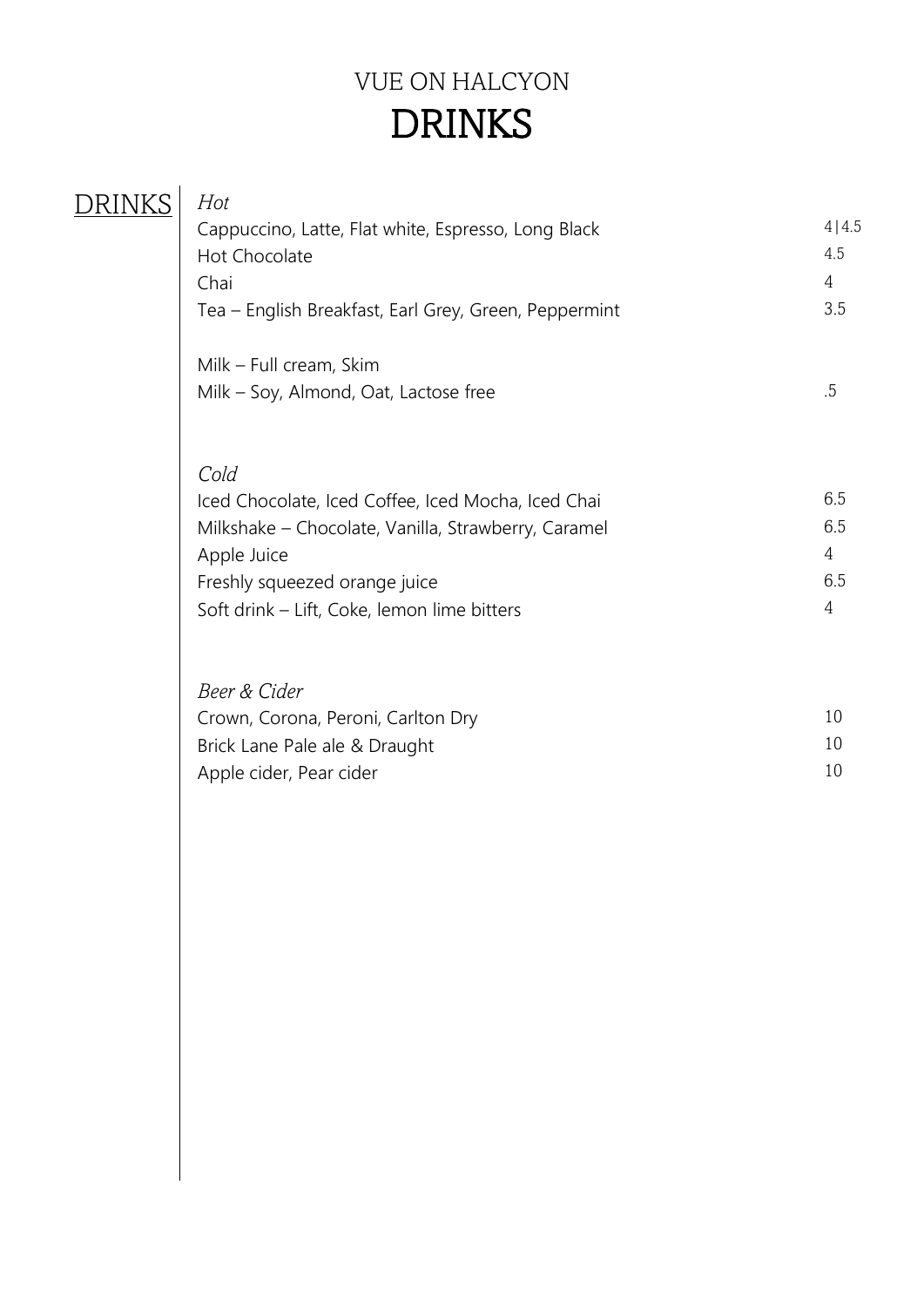# VUE ON HALCYON LUNCH

| Dips<br>House made hummus &<br>beetroot dip, warm olives, and<br>spiced dukkha, served with<br>fresh Turkish bread. (GFO)           | 16           | Croquettes<br>Manchego cheese, leek,<br>served with house made<br>sriracha aioli (4 pieces)                                                             | 16           |
|-------------------------------------------------------------------------------------------------------------------------------------|--------------|---------------------------------------------------------------------------------------------------------------------------------------------------------|--------------|
| Calamari<br>Dusted in salt and pepper<br>flour and served with lemon<br>and aioli.                                                  | E 18<br>M 26 | Prawn Skewers<br>Chermoula rubbed prawns<br>grilled to perfection and<br>finished with lemon. Entrée 2<br>skewers. Main 3 skewers. (GF)                 | E 16<br>M 24 |
| Arancini<br>Parmesan and sun-dried<br>tomato with house made<br>sriracha aioli (5 pieces)                                           | 8            | Salmon Gravlax<br>Dill cured salmon served in a<br>lettuce cup with Spanish<br>onion, capers, and citrus aioli.<br>(GFO)                                | 8            |
| Chicken Soba Noodle Salad<br>Tender grilled chicken and<br>Asian greens finished with a<br>white miso and sesame<br>dressing. (VO). | 24           | Atlantic Salmon<br>Crispy skin Atlantic Salmon,<br>grilled asparagus, creamy<br>parsnip puree finished with a<br>salsa verde. (GF)                      | 32           |
| Otway Gnocchi<br>Potato gnocchi tossed<br>through fresh pesto creamed<br>sauce topped with parma<br>cheese and fresh basil.         | 26           | Otway Tagliatelle<br>Seared tiger prawns, tossed<br>with garlic, chilli, cherry<br>tomato, fresh basil topped<br>with feta.                             | 28           |
| Slow Cooked Lamb<br>Shank<br>Served on a creamy mash,<br>finished with seasonal greens.<br>Extra Lamb shank \$10                    | 32           | Cauliflower Curry<br>Tender cauliflower, lentil, and<br>coconut curry, served with<br>brown rice, finished with fresh<br>chili and coriander (VEG) (GF) | 24           |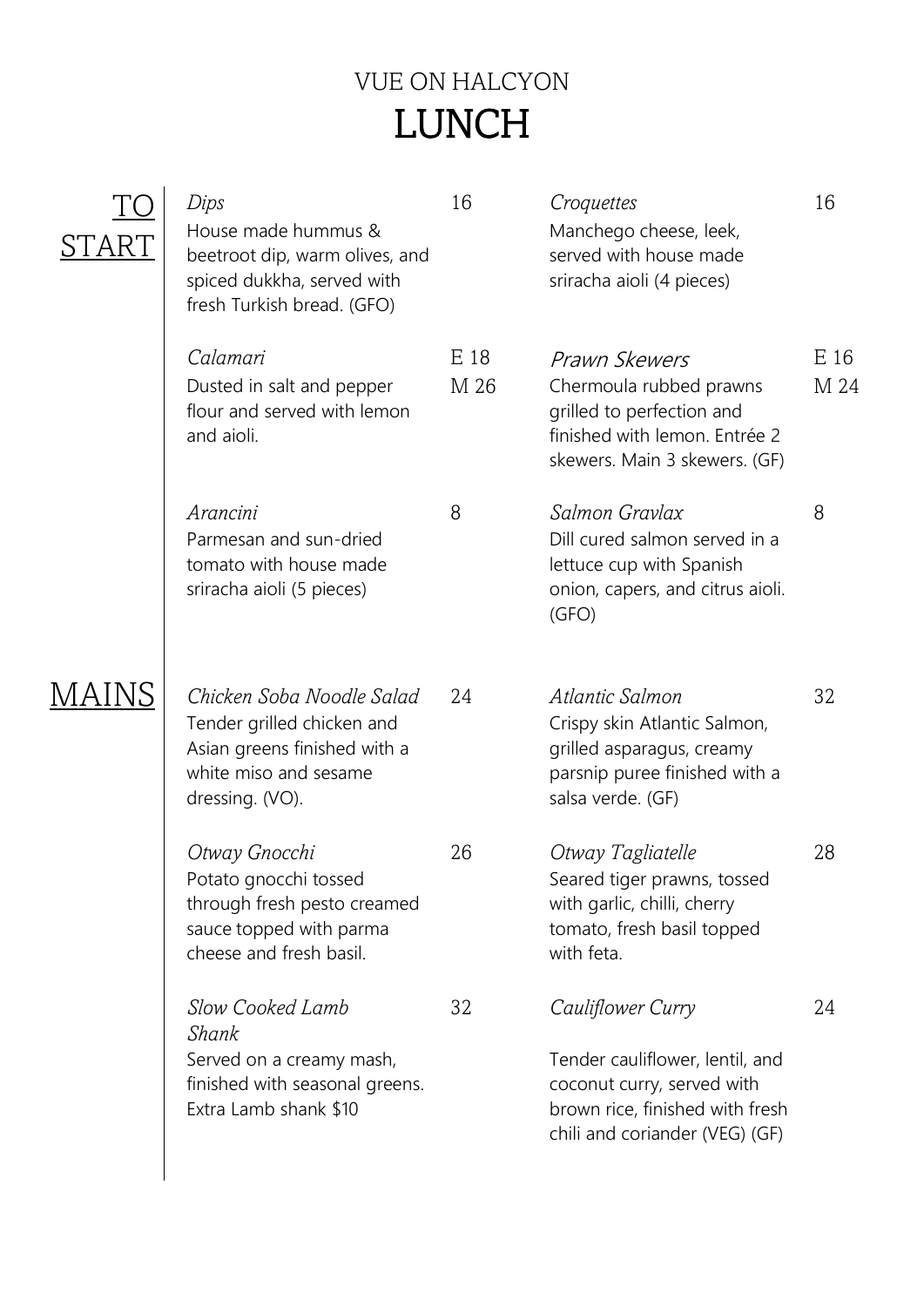# VUE ON HALCYON LUNCH

| Greens<br>Sauteed greens, finished with<br>toasted almonds                                                                                                                                                                                   | 8  | Rocket Salad<br>Rocket, pear & parmesan<br>salad                                                                                                                         | 8  |
|----------------------------------------------------------------------------------------------------------------------------------------------------------------------------------------------------------------------------------------------|----|--------------------------------------------------------------------------------------------------------------------------------------------------------------------------|----|
| Grain Salad<br>Grain and spring green salad                                                                                                                                                                                                  | 8  | Chips<br>Served with aioli                                                                                                                                               | 8  |
| Vue Board<br>BBQ chermoula prawns,<br>marinated olives, cajun spiced<br>chicken, minted yogurt, Yarra<br>Valley feta, D'Affinois brie,<br>gravadlax of salmon, chorizo<br>calamari, manchego stuffed<br>croquettes & siracha aioli.<br>(GFO) | 58 | Charcuterie Board<br>Prosciutto, truffle salami,<br>calabrese, shadow of blue,<br>farmhouse cheddar, dried<br>fruits, artichoke, caper berries,<br>nuts and bread. (GFO) | 55 |
| Trio of Cheese<br>French style d'Affinois,<br>Gippsland shadow of blue,<br>English farmhouse cheddar,<br>quince paste, muscatels, fruit,<br>and lavosh. (GFO)                                                                                | 35 |                                                                                                                                                                          |    |
| Panna Cotta<br>Vanilla bean panna cotta, fresh<br>berries & coulis. (GF)                                                                                                                                                                     | 16 | Petit Fours<br>Delicate & delicious, shared<br>desserts.                                                                                                                 | 12 |
| Affogato<br>Served with a shot of coffee<br>and Frangelico.                                                                                                                                                                                  | 12 |                                                                                                                                                                          |    |
|                                                                                                                                                                                                                                              |    | $GF = Gluten Free, GFO = Gluten Free Option, VO = Vegan Option, VEG = Vegetarian$                                                                                        |    |